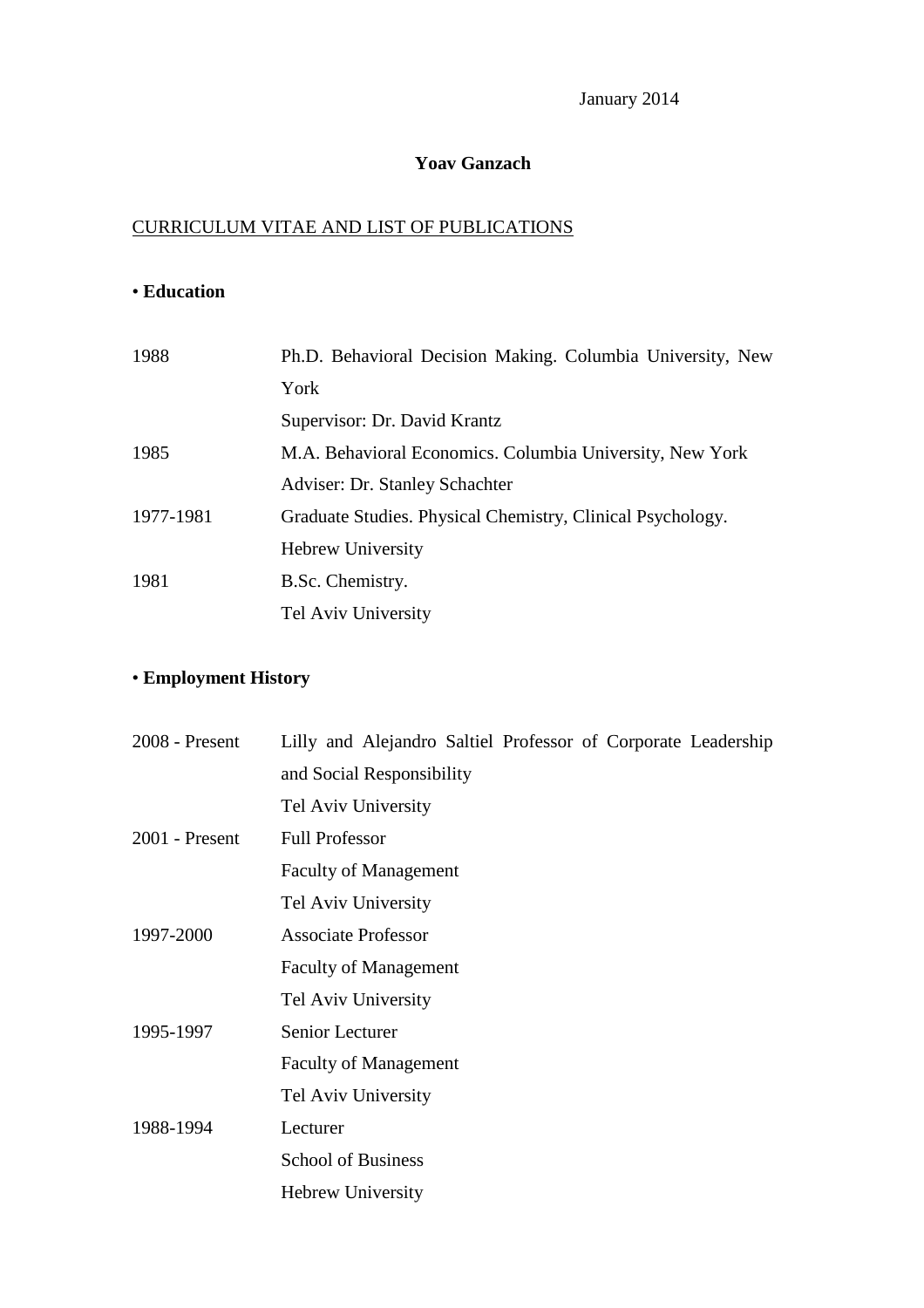| 1990, 1995,       | <b>Visiting Professor</b>   |
|-------------------|-----------------------------|
| (summer), 1992    | Columbia University         |
| $(summer)$ , 2001 |                             |
| (summer)          |                             |
| 2001 (fall)       | <b>Visiting Professor</b>   |
|                   | City University of New York |
| 1983-1988         | Research Fellow             |
|                   | Department of Psychology    |
|                   | Columbia University         |

### • **Professional Activities**

# (a) Professional academic functions

| 2008-2009 | Chair                                                         |
|-----------|---------------------------------------------------------------|
|           | <b>Faculty of Management Admissions Committee</b>             |
| 2005-2007 | Head                                                          |
|           | Israel Institute of Business Research                         |
| 2001-2004 | Chair                                                         |
|           | <b>Organizational Behavior Department</b>                     |
|           | Tel Aviv University                                           |
| 1999-2000 | Head                                                          |
|           | <b>Teaching Evaluation Unit</b>                               |
|           | Tel Aviv University                                           |
|           | Member of various faculty and university committees including |
|           | tenure and promotion committee, admissions committee and      |
|           | teaching committee                                            |

## (b) Professional functions outside universities/institutions

Member of various committees Israel Council for Higher Education 1979-1982 Street Gang Counselor, The Jerusalem Municipality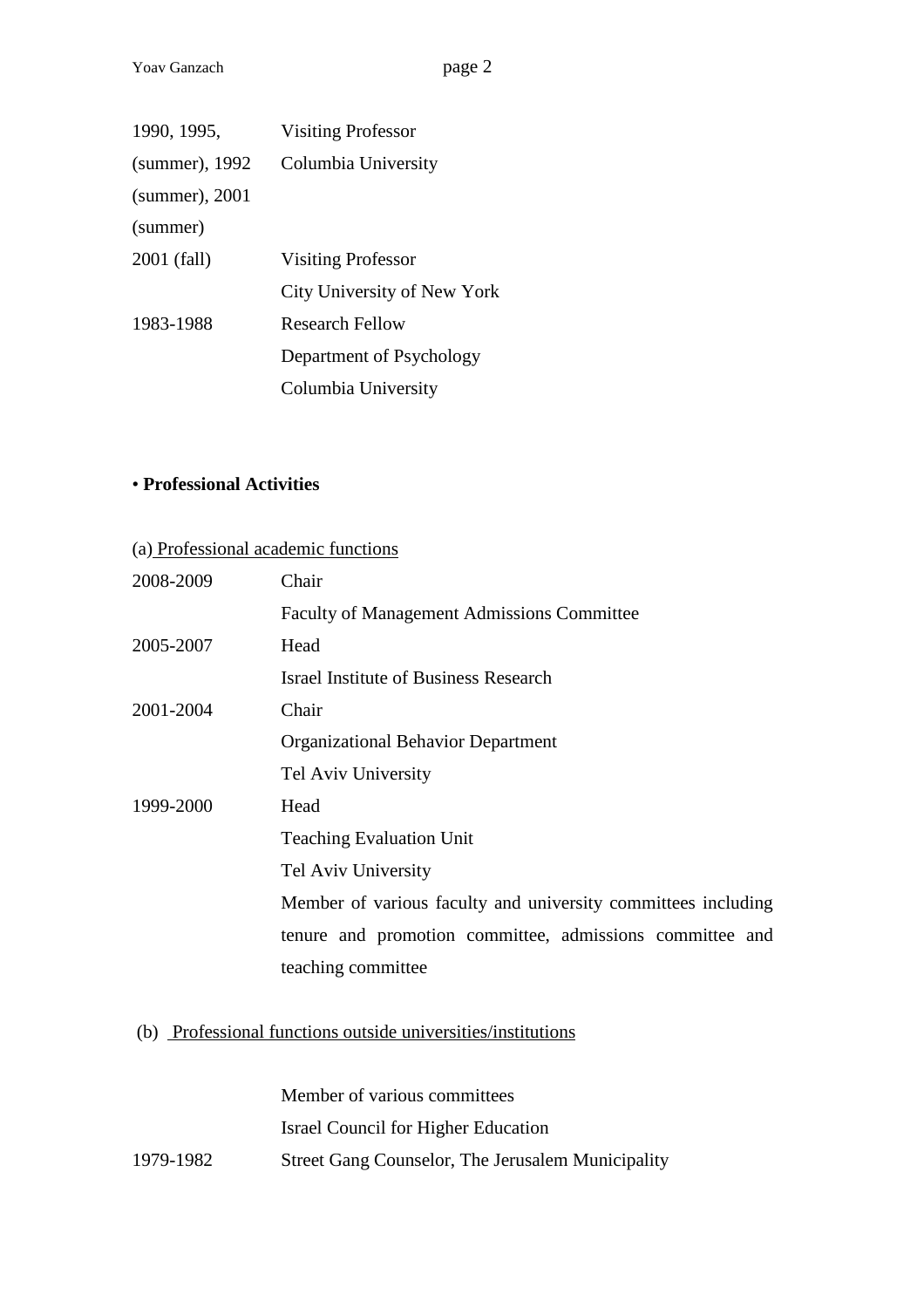### • **Educational Activities**

(a) Courses taught

Supervised 11 Ph.D students and about 50 masters students

Behavioral Decision Making Consumer Behavior Introduction to Organizational Behavior Managerial Decision Making Managing Human Resources Marketing Research Negotiation Psychological Aspects of Organizational Behavior Psychological Testing Research Methods **Statistics** 

### • **Publications**

(a) Chapters in collective volumes

(a) Refereed articles and refereed letters in scientific journals

- Ganzach, Y. & Pazy, A. (in press). Do core self evaluations predict career success? A reanalysis of Judge and Hurst (2008). *Journal of Research in Personality.*
- Ganzach, Y. (in press). Adolescents' intelligence is related to family income. *Personality and Individual Differences*.
- Ganzach, Y., Gotlibovski, C., Greenberg, D. & Pazy, A. (2013). Intelligence and pay: Nonlinear effects. *Intelligence*, *41*, 631-637.
- Ganzach, Y. & Gotlibovski, C. (2013). Intelligence and religiosity: Within families and over time. *Intelligence, 41*, 546-552.
- Ganzach, Y., Ellis, S., & Gotlibovski, C. (2013). On intelligence, education and religious beliefs. *Intelligence, 41,* 121-128*.*

Kluger, A. & Ganzach, Y. (2004). On predicting eminence versus perfection in performance. In G. B. Graen (Editor), *LMX Leadership: The Series*, Vol. 2. Information Age Publishing, Inc., Greenwich, CT.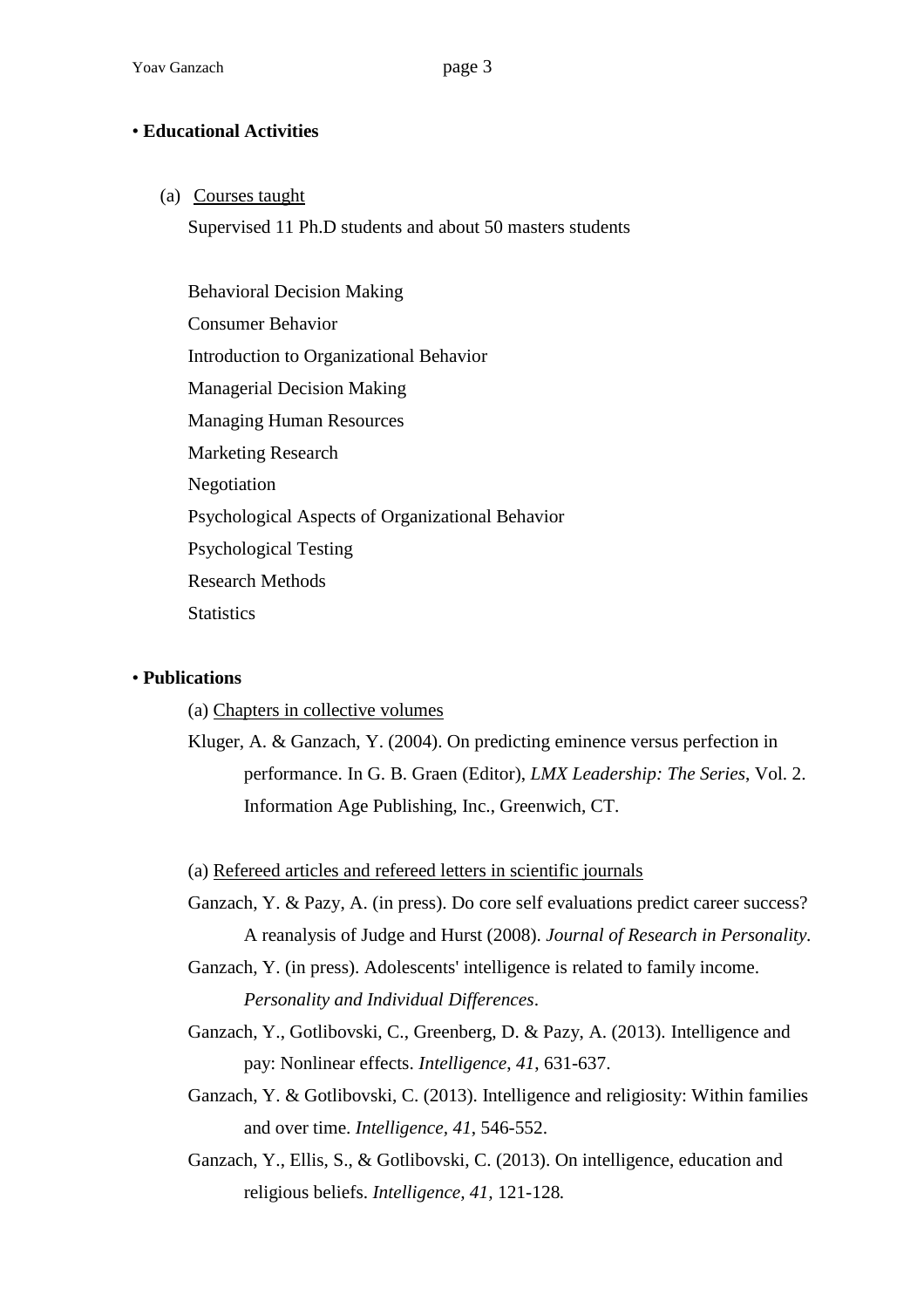Ganzach, Y. & Fried, Y. (2012). The role of intelligence in the formation of well being: From job rewards to job satisfaction. *Intelligence*, *40 (4),* 333-342.

- Stirin, K., Ganzach, Y., Pazy, A. & Eden, D. (2012). The effect of perceived advantage and disadvantage on performance: The role of external efficacy. *Applied Psychology: An International Review, 61 (1),* 81–96.
- Ganzach, Y. (2011). A dynamic analysis of the effects of intelligence and socioeconomic background on wages. *Intelligence, 39*, 120-129*.*
- Maaravi, Y., Ganzach, Y. & Pazy, A. (2011). Negotiation as a form of persuasion: Arguments in first offers. *Journal of Personality and Social Psychology*, *101*, 245-255.
- Maaravi, Y., Pazy, A. & Ganzach, Y. (2011). Pay as much as you can afford: Counterpart's ability to pay and first offers in negotiation. *Judgment and Decision Making*, *6*, 275–282.
- Eden, D., Ganzach, Y. Granat-Flomin, R. & Zigman, T. (2010). Augmenting means efficacy to improve performance: Two field experiments. *Journal of Management, 36*, 687-713.
- Ellis, S., Ganzach, Y., Castle, E, & Sekely, G. (2010). The effect of filmed vs. personal after-event reviews on task performance: The mediating and moderating role of self-efficacy. *Journal of Applied Psychology, 95*, 122- 131.
- Pazy, A., & Ganzach, Y. (2010). Predicting commitment: Exchange ideology, the structured interview and perceived organizational support. *Applied Psychology: An International Review, 59(2)*, 339-359.
- Pazy, A. & Ganzach Y. (2009). Pay contingency and the effects of perceived organizational and supervisor support on performance and commitment. *Journal of Management, 35*, 1007-1025.
- Ganzach, Y. (2009). Coherence and correspondence in the psychological analysis of numerical predictions: How error-prone heuristics are replaced by ecologically valid heuristics. *Judgment and Decision Making, 4,* 175-185.
- Ganzach, Y., Ellis, S., Pazy, A. & Ricci-Siag, T. (2008). On the perception and operationalization of risk perception. *Judgment and Decision Making*, *4*, 317-324.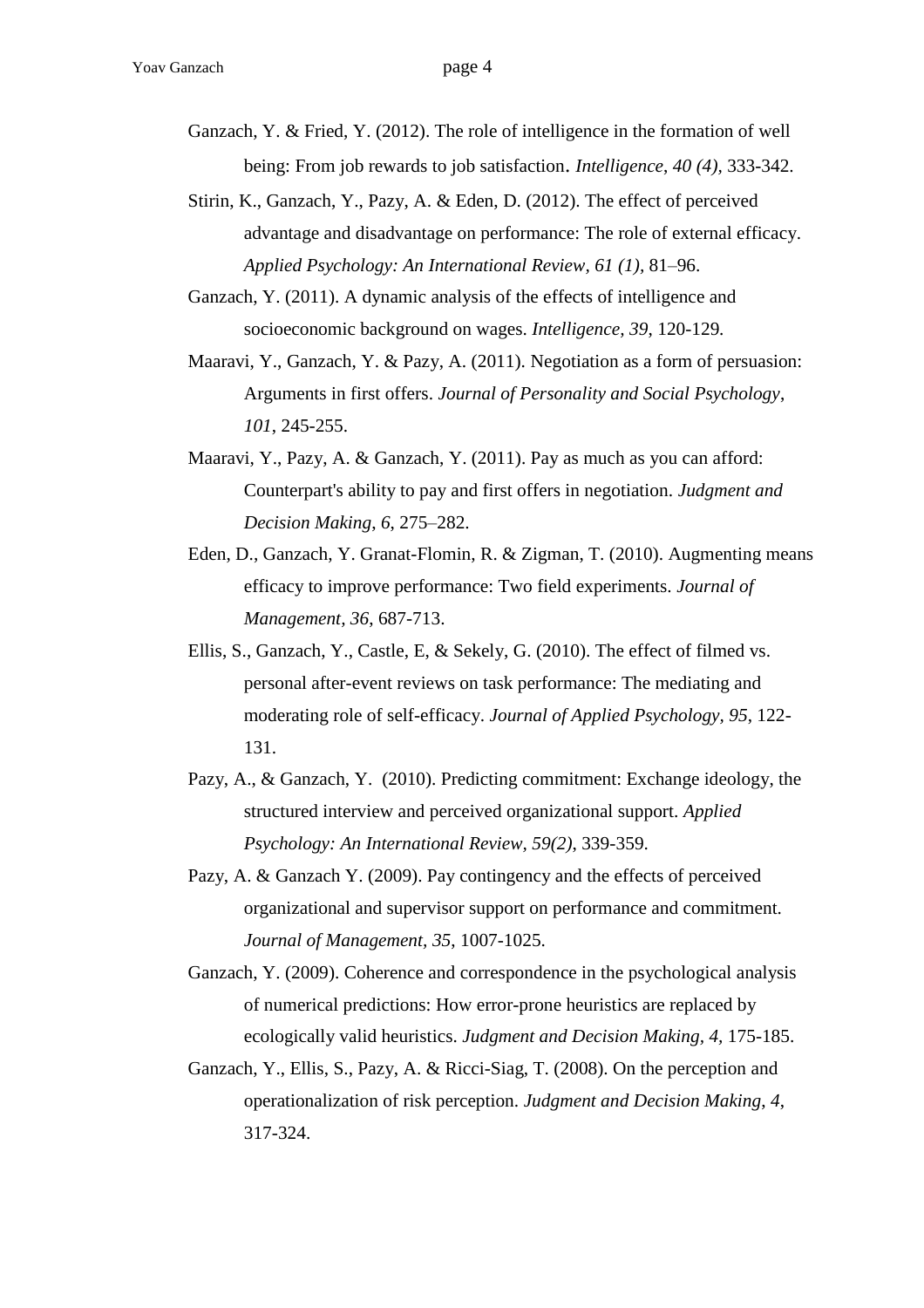- Ganzach, Y. & Leshno, M. (2007). On the appropriateness of appropriateness judgments: The case of interferon treatment for melanoma. *Judgment and Decision Making*, *2*, 70-78.
- Pazy, A., Ganzach, Y. & Davidov, Y. (2006). Decision-making training for occupational choice and early turnover: A field experiment. *Career Development International, 11,* 80-91.
- Ganzach, Y. Intelligence, education and facets of job satisfaction (2003). *Work and Occupations, 30,* 97-122.
- Ganzach, Y., Pazy, A., Ohayon, Y. & Braynin, E. (2002). Social exchange and organizational commitment: Training for job decision making as an alternative to realistic job preview. *Personnel Psychology, 55*, 613-637. (also appeared in the Best Papers proceedings of the Academy of Management Meeting, Toronto, 2000*)*.
- Ganzach, Y. (2001). Nonlinear models of clinical judgment: Residual communality and individual nonlinearity*. Psychological Science, 12*, 403-408*.*
- Ganzach, Y. & Pazy, A. (2001). Within occupation sources of variance in incumbents' perception of job complexity. *Journal of Occupational and Organizational Psychology, 74*, 95-108.
- Ganzach, Y., Saporta, I. & Weber, Y. (2000). Interactions in linear versus logistic models: A substantive illustration using the relationship between motivation, ability, and performance. *Organizational Research Methods*, *3*, 237-253.
- Ganzach, Y. (2000). The influence of parents' education and cognitive ability on educational expectations and educational attainment: Interactive effects. *British Journal of Educational Psychology, 70*, 419-441.
- Ganzach, Y. (2000). Judging risk and return of financial assets. *Organizational Behavior and Human Decision Processes, 83*, 353-370.
- Ganzach, Y. (2000). The weighing of pathological and non-pathological information in clinical judgment. *Acta Pscyhologica, 104*, 87-101.
- Ganzach, Y., Kluger, A., & Kleiman, N. (2000). Making decisions from an interview: Expert measurement and mechanical combination. *Personnel Psychology, 53*, 1-20.
- Amir, E. & Ganzach, Y. (1998) Overreaction and underreaction in analysts' forecasts. *Journal of Economic Behavior and Organization, 37*, 333-347.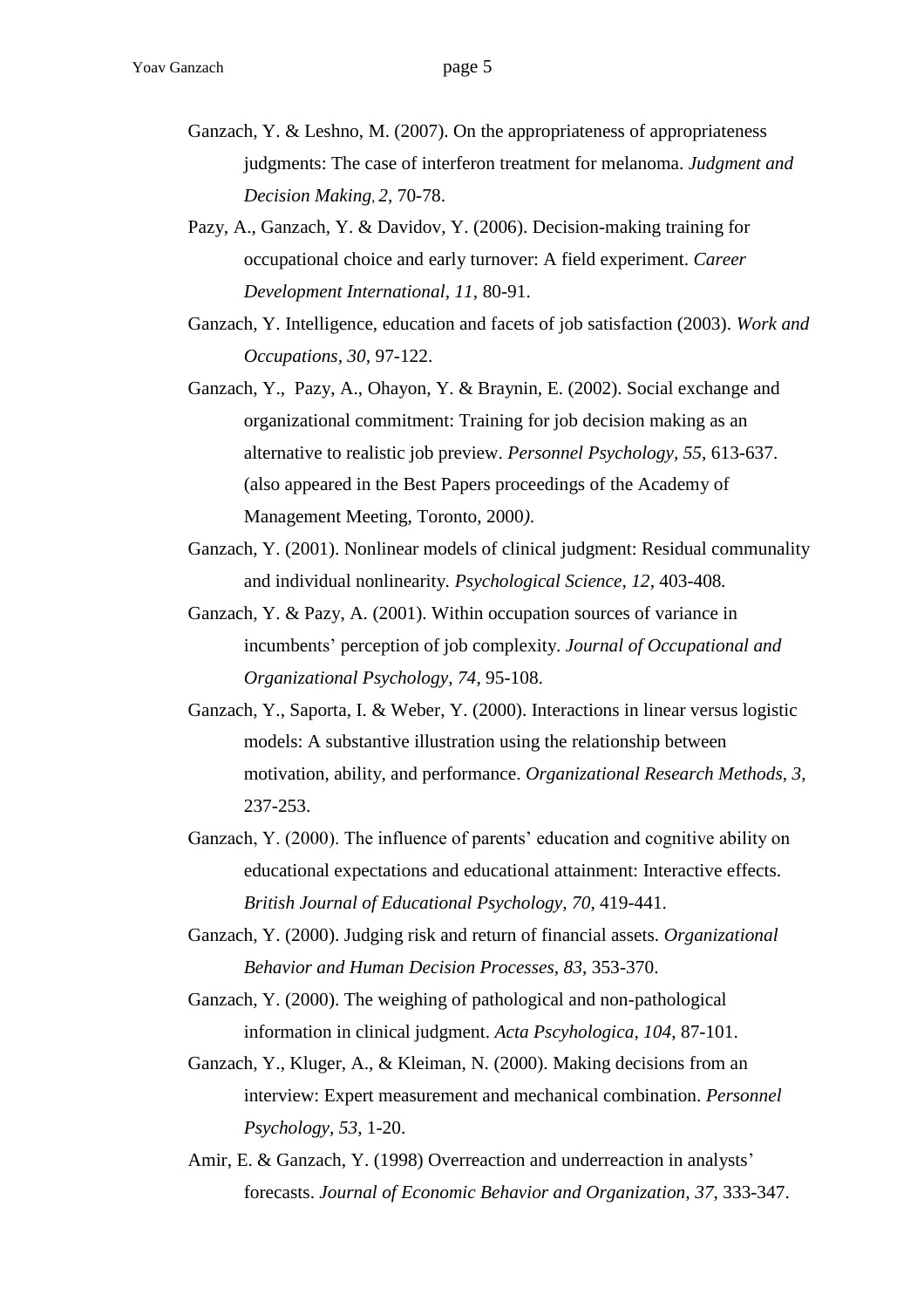(Also in Shefrin, H. M., ed. *Behavioral Finance*. Cheltenham, UK: Edward Elgar).

- Ganzach, Y. (1998). Intelligence and job satisfaction. *Academy of Management Journal*, *41*, 526-539.
- Ganzach, Y. (1998). Nonlinear models in decision making: The diagnosis of psychosis versus neurosis from the MMPI. *Organizational Behavior and Human Decision Processes, 74,* 53-61.
- Mazursky, D. & Ganzach, Y. (1998). Does involvement moderate time dependent biases in consumer multi-attribute judgment? *Journal of Business Research, 41*, 95-103.
- Ganzach, Y. (1997). Theory and configurality in clinical judgment of expert and novice psychologists. *Journal of Applied Psychology*, *82*, 954-960.
- Ganzach, Y. (1997). Configurality in judgment: Is it a bias? *Psychonomic Bulletin and Review, 4*, 382-386.
- Ganzach, Y. (1997). Misleading interaction and curvilinear terms. *Psychological Methods, 3*, 235-247.
- Ganzach, Y., Weber, Y. & Ben-Or, P. (1997). Message framing and buying behavior: The difference between natural and artificial environments. *Journal of Business Research*, *40*, 91-96.
- Czaczkes, B. & Ganzach, Y. (1996). The natural selection of prediction heuristics: Anchoring and adjustment vs. representativeness. *Journal of Behavioral Decision Making*, *9*, 125-140. (Also in Shefrin, H. M., ed. *Behavioral Finance*. Cheltenham, UK: Edward Elgar).
- Ganzach, Y. (1996). Anchoring and adjustment, compatibility, and the better understanding of the preference reversal phenomena. *Journal of Behavioral Decision Making*, *9*, 112-114.
- Ganzach, Y. (1996). Preference reversal in equal probability gambles: A case for anchoring and adjustment. *Journal of Behavioral Decision Making*, *9*, 95- 110.
- Ganzach, Y. & Ben-Or, P. (1996). Information overload, decreasing marginal responsiveness and the estimation of non-monotonic relationships in direct marketing *Journal of Direct Marketing*, *10*, 7-9.
- Ganzach, Y. (1995). Nonlinear models of clinical judgment: Meehl's data revisited. *Psychological Bulletin*, *118*, 422-429.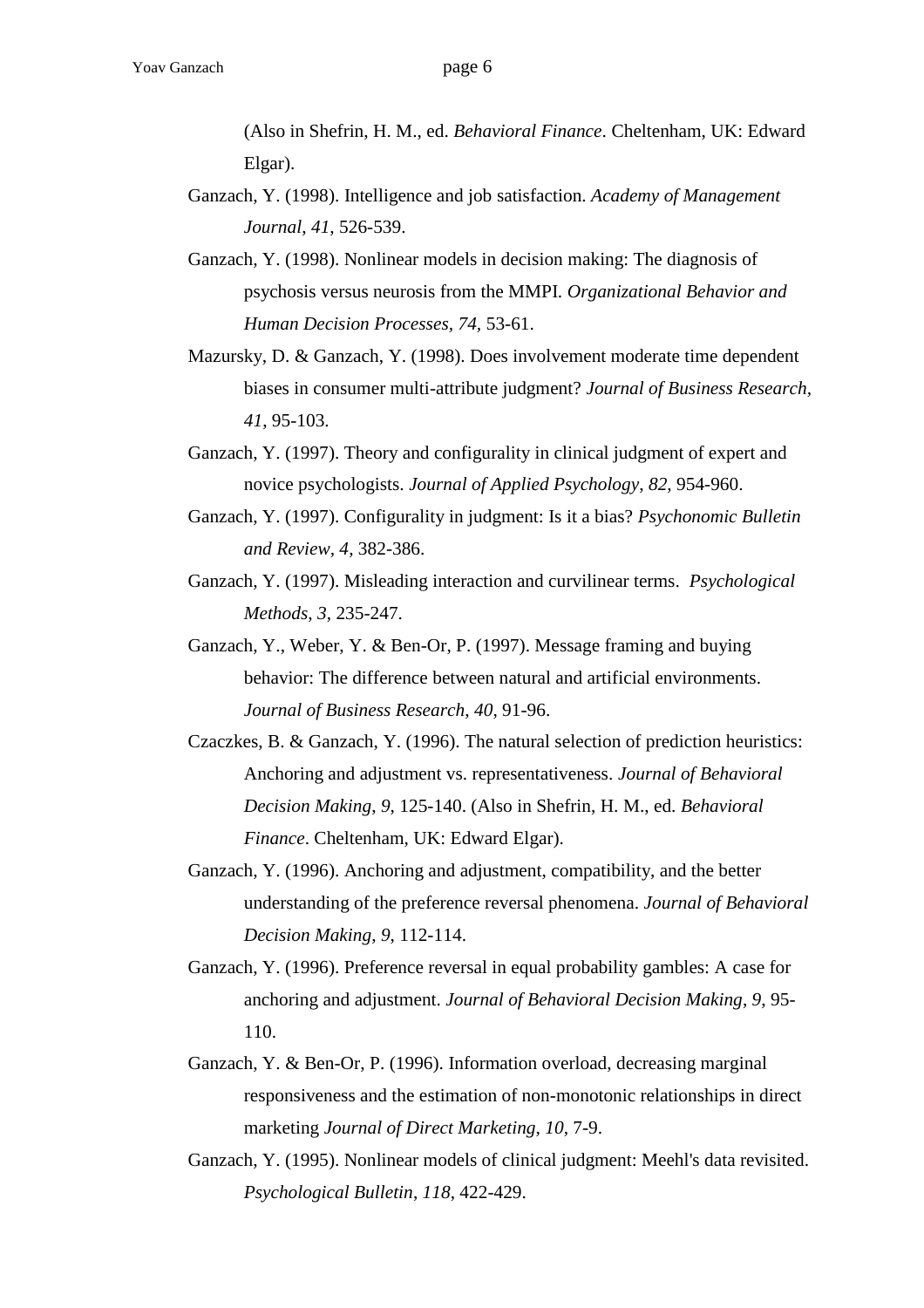- Ganzach, Y. (1995). Positivity (and negativity) in performance evaluation: Three field studies. *Journal of Applied Psychology*, *80*, 491-499.
- Ganzach, Y. & Czaczkes, B. (1995). The learning of natural configural strategies. *Organizational Behavior and Human Decision Processes*, *63*, 195-206.
- Ganzach, Y. & Mazursky, D. (1995). Time dependent biases in consumer multiattribute judgment. *Journal of Economic Psychology*, *16*, 331-349.
- Ganzach, Y. & Schul, Y. (1995). The influence of quantity of information and valence framing on decision. *Acta Psychologica*, *89*, 23-36 .
- Weber, Y., Ganzach, Y. & Biniamini, H. (1995). Integrating and preserving a different culture after acquisition. *International Journal of Conflict Management*, *6* (2).
- Ganzach, Y. (1995). Attribute scatter and decision outcome: Judgment versus choice. *Organizational Behavior and Human Decision Processes*, *62*, 113- 123.
- Ganzach, Y. & Czaczkes, B. (1995). On detecting nonlinear noncompensatory judgment strategies: Comparison of alternative regression models. *Organizational Behavior and Human Decision Processes*, *61*, 168-177.
- Schul, Y. & Ganzach, Y. (1995). The effect of accessibility of standards and decision frame on product evaluation. *Journal of Consumer Psychology, 4*, 61-83.
- Ganzach, Y. & Karshai, N. (1995). Message framing and buying behavior: A field experiment. *Journal of Business Research, 32*, 11-17.
- Ganzach, Y. (1994). Inconsistency and uncertainty in multi-attribute judgment of human performance. *Journal of Behavioral Decision Making, 7*, 193-211.
- Ganzach, Y. (1994). Feedback representation and prediction strategies. *Organizational Behavior and Human Decision Processes, 59,* 391-349.
- Ganzach, Y. (1994). Theory and configurality in expert and layperson judgment. *Journal of Applied Psychology, 79*, 439-448.
- Ganzach, Y. (1993). Predictor representation and prediction strategies. *Organizational Behavior and Human Decision Processes*, *56*, 190-212.
- Ganzach, Y. (1993). Goals as determinants of nonlinear noncompensatory judgment strategies. *Organizational Behavior and Human Decision Processes, 56*, 422-440.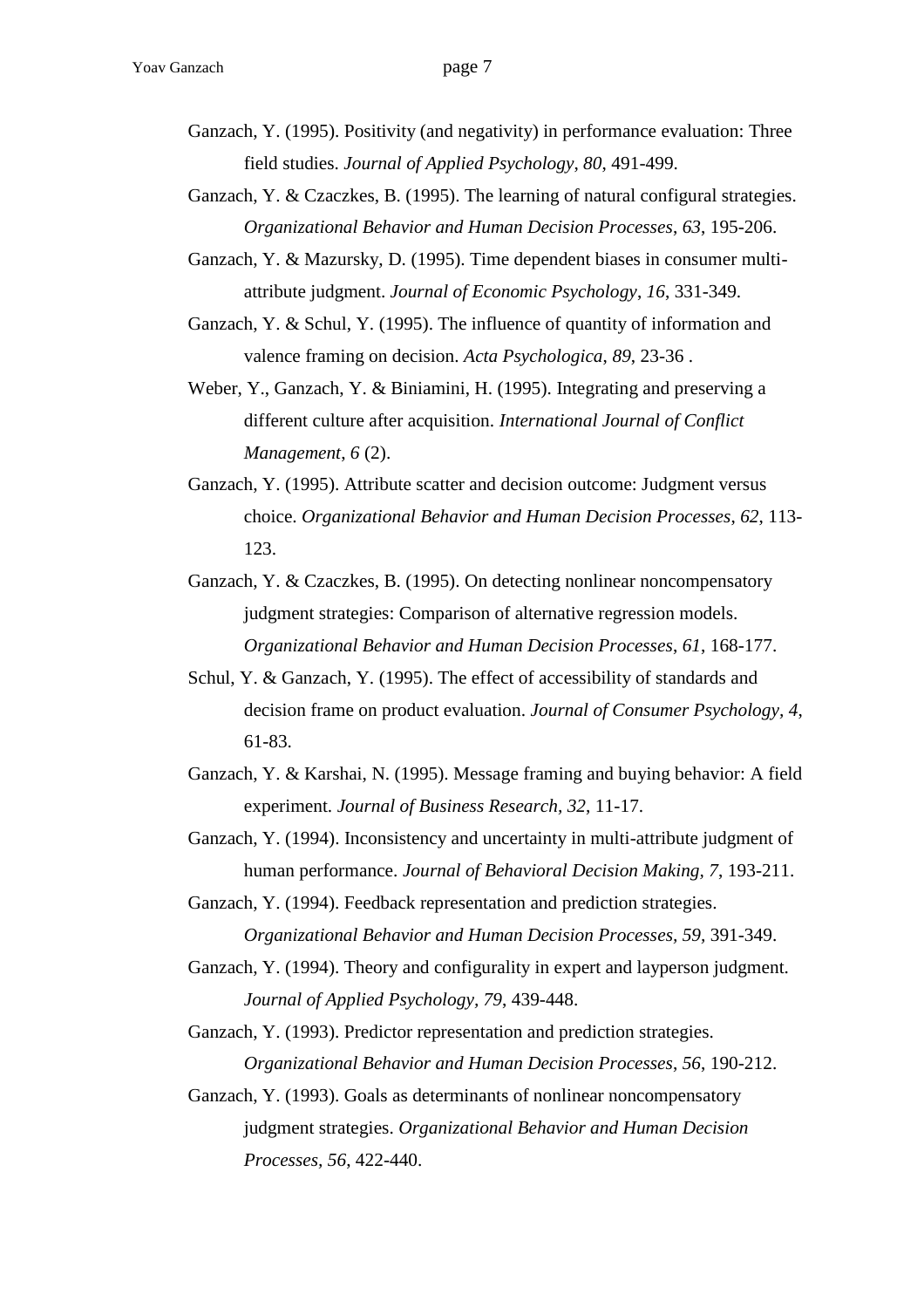- Ganzach, Y. (1993). Frequency of purchase and the prediction of buying behavior in direct mail. *Journal of Direct Marketing*, *7*, 7-15.
- Ganzach, Y. (1992). Assessing similarity relationships among noncomparable direct mail products from direct mail databases. *Journal of Direct Marketing*, *6*, 11-21.
- Ganzach, Y. & Krantz, D. H. (1991). The psychology of moderate prediction: II. Leniency and uncertainty. *Organizational Behavior and Human Decision Processes*, *48*, 169-192.
- Ganzach, Y. & Krantz, D. H. (1990). The psychology of moderate prediction: I. Experience with multiple determination. *Organizational Behavior and Human Decision Processes*, *47*, 177-204.

#### • **Research Grants**

| 2008, 2010, | <b>Research Grant</b>                                                |
|-------------|----------------------------------------------------------------------|
| 2011        | Tel Aviv University                                                  |
|             | \$30,000                                                             |
| 2006-2011   | The Israel Institute Of Business Research                            |
|             | \$35,000                                                             |
| 2007-2009   | Research on "Perceived organization support and the limits of social |
|             | exchange" with Asya Pazy                                             |
|             | <b>Israel Science Foundation</b>                                     |
|             | \$88,000                                                             |
| 2005-2007   | Research on "The effect of means efficacy on performance" with Dov   |
|             | Eden                                                                 |
|             | <b>Israel Science Foundation</b>                                     |
|             | \$92,000                                                             |
| 2002-2004   | Research on "Seed commitment: Exchange induction and information     |
|             | provision during the recruitment phase" with Asya Pazy               |
|             | <b>Israel Science Foundation</b>                                     |
|             | \$102,000                                                            |
| 2000-2001   | Research on "Top down models of risk perception" with Miguel Brendl  |
|             | The Kurt Lewin Foundation                                            |